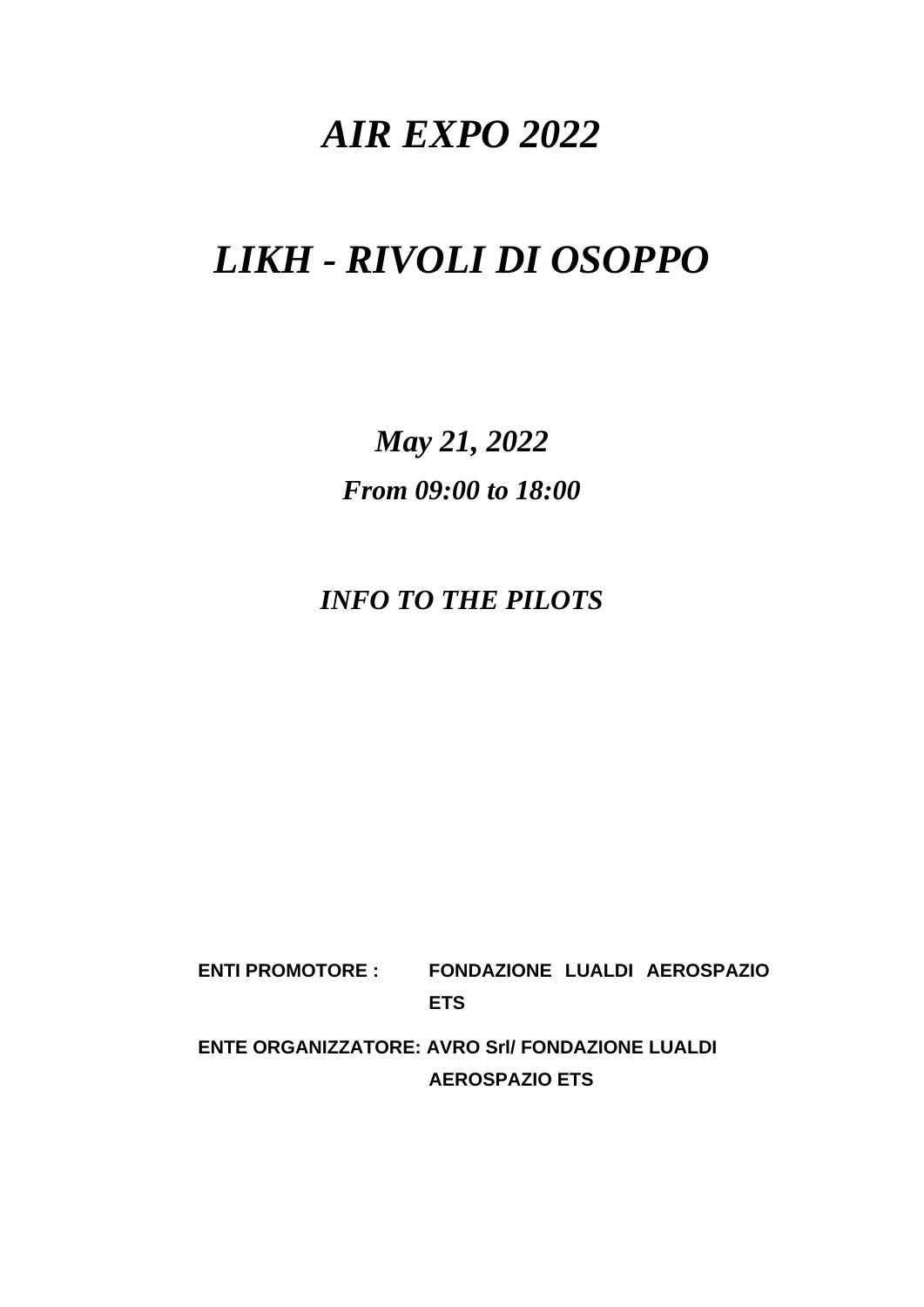### **PROCEDURES FOR ARRIVALS AND DEPARTURES OF VISITORS / PILOTS**

#### **PARTICIPATING IN THE OSOPPO MEETING**

The organization takes flight safety very seriously and for this reason has put in place all measures to ensure the smooth running of all the various aeronautical activities that will take place on the Nino Pittini airfield on 21 May.

An aspect to which particular attention is paid is to ensure **"regular"** flows of arriving and departing aircraft in order to avoid uncontrolled crowding of aircraft, in the circuit and on the airport, at particular times.

For this reason, the organization undertakes a complex coordination work with all the participating pilots that has already given good results in other events.

**All participating visitors are asked to indicate the estimated arrival time when filling in the PPR.**.

Scrupulous compliance with the procedures and rules that have been established have a single purpose:

## **ENSURING THE SAFETY OF ALL**

## **GENERAL COMMUNICATIONS**

The track in use will be the asphalt one, orientation 03/21.

The radio contact will be with Rivoli Radio which will operate on the 123.455 frequency and will provide traffic information.

Up to a tail wind component of 5 Kts all landings will take place on runway 03.

Take-offs during the day will take place on runway 03, while from 5 pm to favor a fast outflow take-offs will be allowed on runway 21 and unauthorized landings unless fully compatible with the departing traffic.

Taxiing to leave the airfield at the end of the meeting will be regulated by the organization staff up to the waiting point. On the established frequency, the pilot will take off and leave the circuit.

#### **IMPORTANT NOTES FOR EVERYONE**

- The parking area of the visitor pilots are on grass.

- Be aware of the NO FLY ZONE (Regional Natural Park of Cornino lake).

- Avoid flying over the town of Osoppo (north of the runway).

- ONCE LANDED, you will be escorted by the staff to collect your data (downloadable on the AVRO website).

## **SUGGESTED PROCEDURES**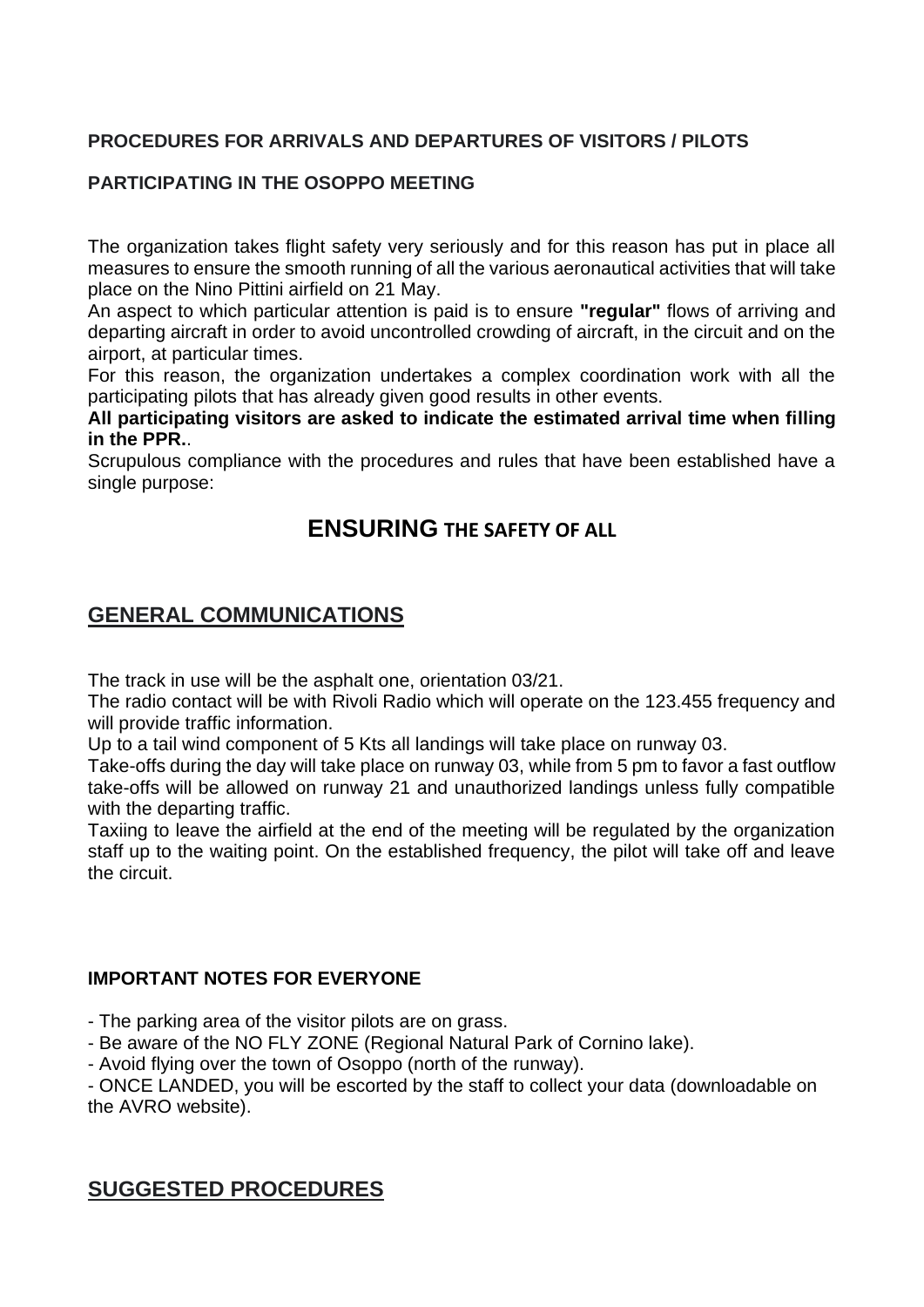### **ARRIVALS**

Arrivals can take place from 09:00 to 18:00.

#### **RECOMMENDED RETURN POINT:**

o UP TO 5 Kts OF TAILWIND, RUNWAY 03 WILL BE MAINTAINED FOR LANDING. ALL APPROACH TRAFFIC IT IS SUGGESTED TO REPORT THE CASTLE OF SUSANS, LOCATED 2 Nm ON THE FINAL APPROACH COURSE FOR RWY 03. (See map)

o After leaving the reporting point, continue on the final approach course. It is advisable to keep a speed of 80 Kts on the approach path in order to maintain a constant separation from the traffic that precedes / follows.

o Any go-around must be made to the left to go back to the main reporting point - Susans Castle - and try the approach again.

o ATTENTION: in the event of a go-around, once you enter the left-hand cdownwind 03, be very careful not to enter the NO FLY ZONE shown on the Jeppesen map (Lake Cornino Regional Natural Park); keeping to the left of the Tagliamento river there is no risk of going to the forbidden area.

o Call on the final for landing 03.

o after landing, vacate the runway immediately, on the right side, to continue taxiing according to the directions.

o Limit radio calls and inter-aircraft communications (formation flights) to a minimum.

o Service personnel in the movement areas will provide parking assistance.

o REMEMBER TO CLOSE THE FLIGHT PLAN IF ACTIVE.

**IN CASE OF OF TAILWIND MORE THAN 5 KTS, THE RWY 21 WILL BE USED. INITIAL REPORTING POINT CASTLE OF SUSANS, FOLLOWING RIGHT DOWNWIND 21, BASE 21, FINAL 21.**

#### **DEPARTURES**

The main runway for take-offs at the end of the meeting, from 17:00 onwards, will be rwy 21 which will be maintained up to 5 Kts of tailwind.

- Before starting, carry out a radio check on frequency 123.455 where authorization to start the engine with marshall in sight will be requested.

- After starting the engine, start taxiing to the waiting point of the runway in use, following the instructions of the service personnel.

- Enter the runway if authorized by radio or by a person from the dedicated organization who will be operating near the take-off area and in contact with the TWR via W / T.

- Minimize alignment and take-off times and clear the circuit as soon as possible.

#### **STRAIGHT-IN APPROACH RWY 03**